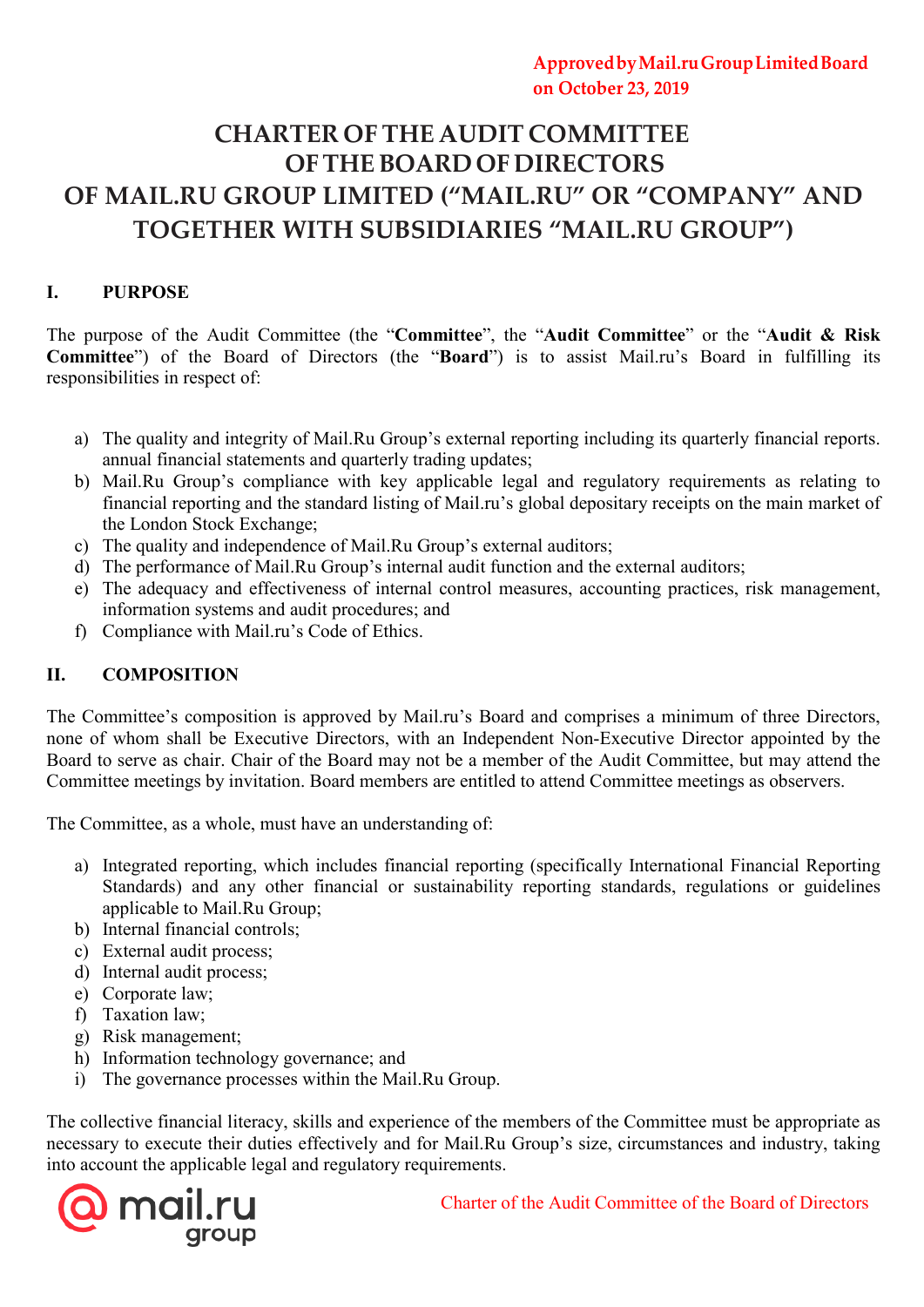Mail.ru's Managing Director/Chief Financial Officer (MD/CFO), Chief Executive Officer (Russia), Deputy Chief Executive Officer (Russia), Chief Financial Officer (Russia) and Head of Internal Audit may attend the Committee meetings by invitation. Furthermore, any other individual may attend the Committee meetings by invitation if his or her presence is deemed necessary or desirable for the particular issue or matter that will be considered at the meeting.

Company Secretary serves as secretary of the Committee.

### **III. MEETINGS**

The Audit Committee shall meet at least on a quarterly basis and as often as it deems necessary in order to perform its responsibilities. The external auditors may request a meeting if they consider it necessary.

Should an urgent meeting be required at short notice, such meeting may be held by means of a teleconference or by the circulation of a proposed resolution to all members. Any such resolution signed by a majority of the members of the Committee will be as effective as if it had been approved at a meeting of the Committee.

A quorum of the meeting will be represented by a majority of the members of the Committee being present.

#### **IV. PROCEEDINGS**

All meetings of the Committee will be conducted in accordance with this charter. Company Secretary will in advance notify Committee members of forthcoming meetings and prepare an agenda detailing points of discussion, distribute the necessary papers and record the minutes of the meeting.

The Chair of the Committee will report to the Board at each scheduled Board meeting of Mail.ru. Such report may be verbal or in writing.

When required, internal and external auditors, and any other officer of Mail.Ru Group as determined by the Committee, or its chairman, may be requested to attend meetings and to supply information.

The lead external audit partner, the head of internal audit, Mail.ru's MD/CFO all have direct access to the chairman of the Committee.

The Committee must be informed when there is a disagreement on auditing or accounting matters between management and external auditors.

### **V. RESPONSIBILITIES**

#### **General**

- 1. Execute the Committee's statutory obligations in accordance with the requirements in the applicable jurisdictions.
- 2. Perform periodically self-assessment of the effectiveness of the Committee and whether the Committee has fulfilled its responsibilities in terms of its charter, and reporting these findings to the Board.
- 3. Annually evaluate the performance of and appropriateness of the expertise and experience of Mail.ru's MD/CFO, CFO (Russia) and the Head of Internal Audit.

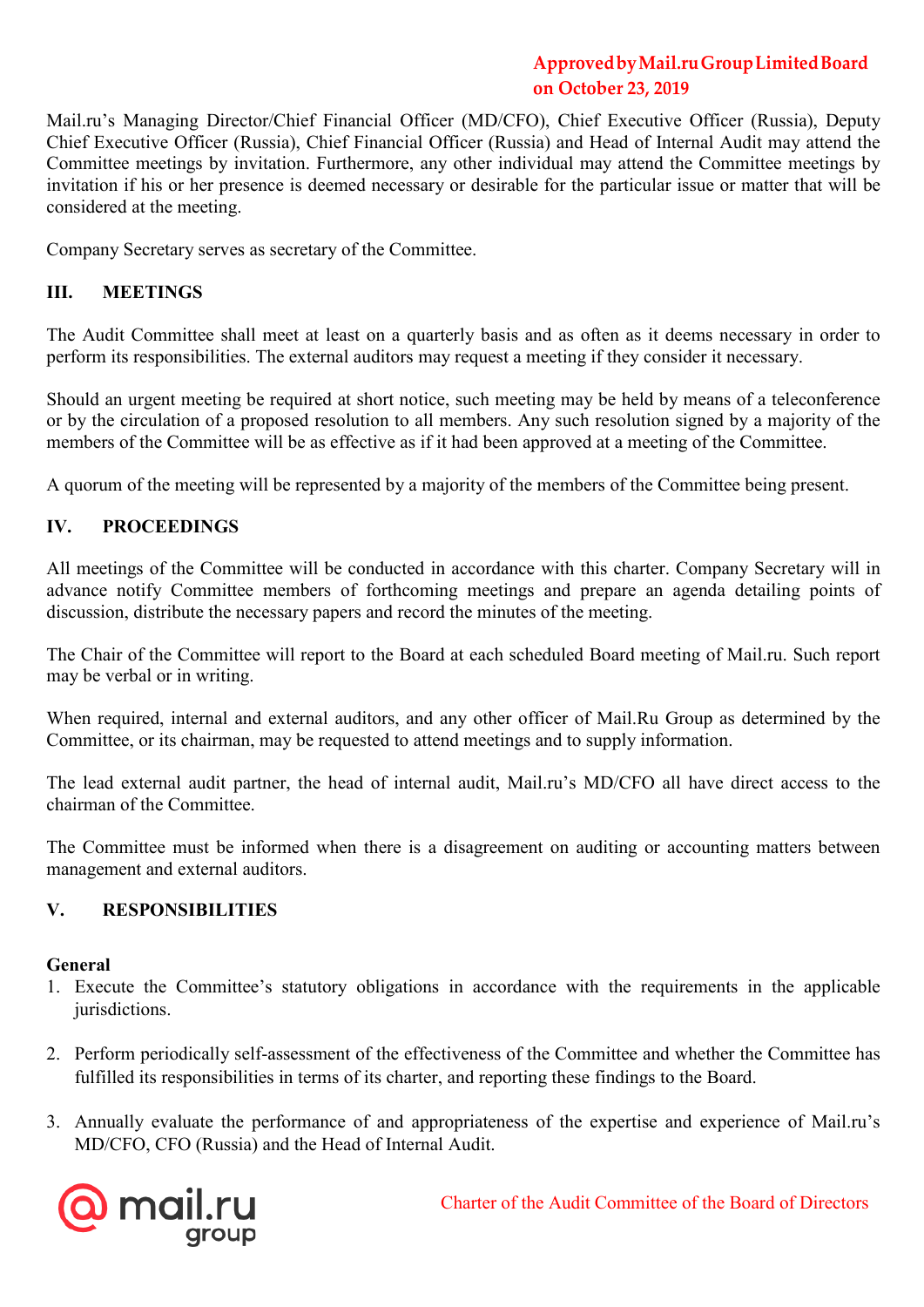#### **Finance, Accounting and Reporting**

- 4. Review and approve for presentation to and approval by the Board of Mail.ru the unaudited quarterly financial reports, the audited annual financial statements as well as the quarterly trading updates and any other press release including material financial information or internal control related matters.
- 5. Receive the external auditors' reports directly from the external auditors together with letters of management representation with respect to the audit of the annual financial statements. Furthermore, material written communication between the external auditors and management and other require disclosures to the Committee by the external auditors.

The Committee will put emphasis on:

- a) all critical accounting policies and practices to be used in the preparation of quarterly financial reports and annual financial statements,
- b) reported unadjusted audit differences and disagreements between the external auditors and management,
- c) the auditors' assessment of Mail.Ru Group's assumptions to apply the going-concern principle for the financial reporting and for the valuation of the company's assets and liabilities,
- d) all alternative treatments of financial information within general accepted accounting principles that have been discussed with management, ramifications of the use of such alternative disclosures and treatments, and the external auditors' preferred treatment.
- e) all significant changes concerning the principles and practice of auditing and accounting used in preparing Mail.Ru Group's financial statements, as well as (at its discretion) all estimates and assumptions used by an external auditor or the Company's finance department in preparing financial statements.
- f) in relation to Mail.Ru Group's new transactions or events involving Mail.Ru Group, determination of the independent external auditor's opinion on the adequacy of the accounting policy used by Mail.Ru Group or its policy in regard to information disclosure.
- 6. When policies and procedures for the preparation of financial reports are being drawn up, and when the financial statements themselves are being analysed, the Committee, in addition to other matters, must pay particular attention to the following:
	- a) Consequences of major new transactions on the financials accounting and reporting;
	- b) Accounting and reporting of related party transactions;
	- c) Changes in individual accounting principles or leaving these principles unchanged;
	- d) Methods of applying accounting principles and their aggressiveness or conservatism;
	- e) The use of provisions and accruals;
	- f) Significant estimates and judgments used in preparing financial statements;
	- g) Review the documented assessment of Mail.Ru Group's ability to continue as a going concern;
	- h) Methods used by internal and external auditors for risk assessment and the results of such assessment;
	- i) Changes in the scope of auditing as a result of such risk assessment;
	- j) The effect of any external factors (economic, geo-political, production or other) on financial statements and the auditing process;
	- k) Any other matters that, in the Committee's opinion, may affect the quality of financial statements.

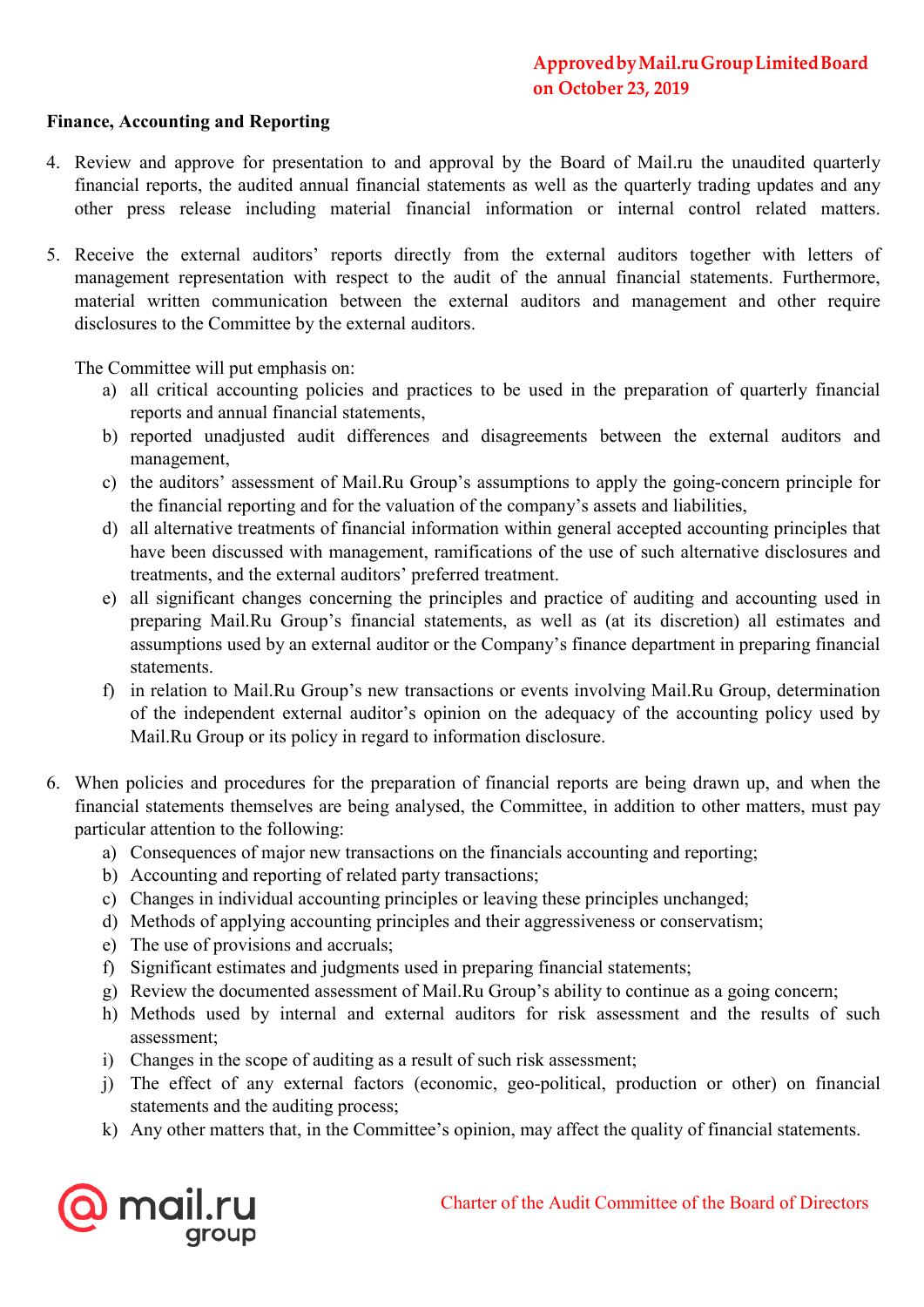- 7. Review the regular internal audit reports to management and management's response.
- 8. Annually review and report on the quality and effectiveness of the audit process, including assessing the external auditors' independence, whether they have performed the audit as planned and establish the reasons for any changes, obtaining feedback about the conduct of the audit from key members of Mail.ru's management, including Mail.ru's MD/CFO and the CFO (Russia).
- 9. Review the performance of the external auditors and evaluate the lead partner and discharge and replace, in consultation with Mail.Ru Group, the external auditor or lead partner when circumstances warrant.
- 10. Nominate and select the external auditors considering independence and effectiveness and approve the terms of engagement and the fees and other compensation to be paid to the external auditors for audit services. On an annual basis, the Committee should review and discuss with the external auditors all significant relationships they have with Mail.Ru Group to determine the external auditors' independence and, accordingly, the Committee shall:
	- a) request from the external auditors periodically a formal written statement delineating all relationships between them and Mail.Ru Group;
	- b) discuss with the external auditors any such disclosed relationships and their impact on the external auditors' independence; and
	- c) oversee the independence of the external auditors.
- 11. Present the Committee's conclusions in respect of the external auditors to the Board.
- 12. Evaluate and provide commentary on the external auditors' audit plans, scope of findings, identified issues and reports.
- 13. Approve non-audit services performed by the external auditor.
- 14. Evaluate the effectiveness of internal audit, including its purpose, activities, scope, adequacy and costs, and approve the annual internal audit plan and any material changes thereto.
- 15. Satisfy itself that it has appropriately addressed the following aspects:
	- a) financial reporting risks;
	- b) internal financial controls;
	- c) fraud risk as it relates to financial reporting; and
	- d) IT risks as it relates to financial reporting.
- 16. Consideration of questions of appraising Mail.ru Group's assets if applicable:
	- a) Making recommendations on hiring professional appraisers.
	- b) Analysis of all known relations or services that might affect the appraiser's objectivity or independence.
	- c) Analysis of the course of preparation and the appraisers' official written report, with a description of all relations between the appraisers and the Mail.Ru Group.
- 17. Evaluate the nature and extent of the formal documented review of internal financial controls to be performed annually by internal audit on behalf of the Board. Weaknesses in internal financial controls that

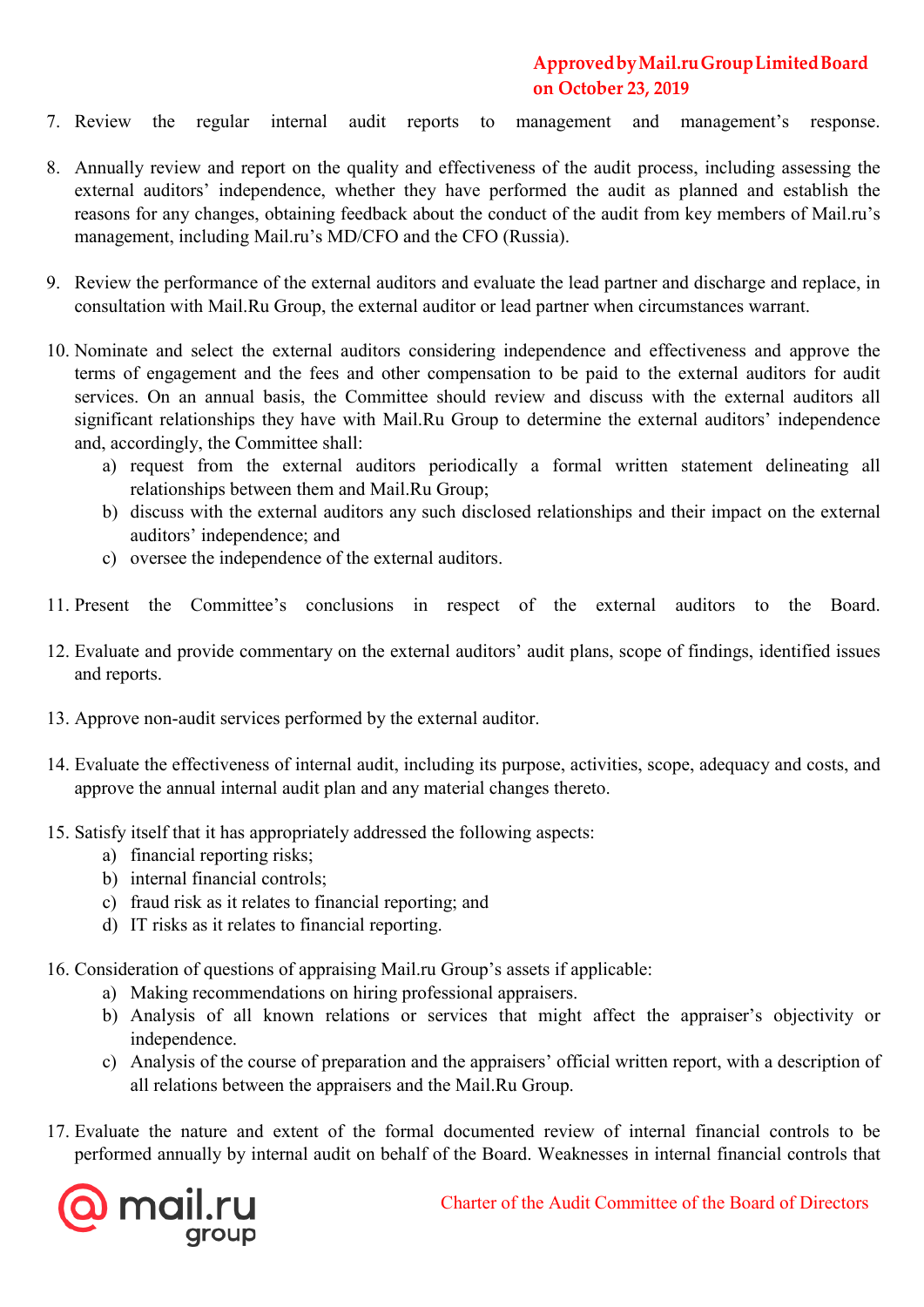are considered to be material (individually or in combination with other weaknesses) and that resulted in actual material financial loss, fraud or material errors, to be reported to the Board.

- 18. Confirm the appointment or dismissal of the head of Mail.Ru Group's internal audit function and periodically review the performance. Ensure the internal audit function is subject to an independent quality review from time to time.
- 19. Review internal audit reports to the Committee.
- 20. Evaluate:
	- a) Regulatory, Tax and Legal matters, which may affect the financial statements;
	- b) Matters of significance reported by the internal and external auditors, and any other parties, including implied potential risks to the group and recommendations on appropriate improvements;
	- c) Major unresolved accounting or auditing issues;
	- d) Progress in respect of the completion of all unfinished matters reported by the internal and external auditors.

### **Governance, Risk and Control**

- 21. Review procedures to ensure that the requirements of the Financial Conduct Authority (FCA), in its role as the United Kingdom Listing Authority (UKLA), and the London Stock Exchange (LSE) are complied with.
- 22. Monitor compliance with the Board-approved group levels of authority.
- 23. The Committee's responsibilities are as follows:
	- a) Review and approve for recommendation to the Board (on an annual basis) a risk management policy and plan developed by the management. The plan should also include appropriate risk responses.
	- b) Monitor implementation of the risk policy and plan, ensuring that an appropriate enterprise-wide risk management system and process is in place with adequate and effective risk management processes that include strategy, ethics, operations, reporting, compliance, IT and sustainability.
	- c) Make recommendations to the Board concerning risk indicators, levels of risk tolerance and appetite (namely the Board's propensity to take appropriate levels of risk) as well as the limit of potential loss that Mail.Ru Group has the capacity (or is prepared) to tolerate.
	- d) Monitor that risks are reviewed by management, and that management considers and implements appropriate responses to identified risks, so that they are managed within the levels of risk tolerance and appetite approved by the Board.
	- e) Ensure that risk management assessments are performed regularly by management and that risk management is integrated and embedded in the business activities and culture of Mail.Ru Group.
	- f) Review reporting concerning risk management to the Committee.
	- g) Overseeing the legal and regulatory compliance framework.
	- h) Overseeing the tax compliance framework.
	- i) Overseeing the technology and information management framework, including the maturity of the IT general controls framework and business continuity arrangements.

#### **Related Party Transactions**